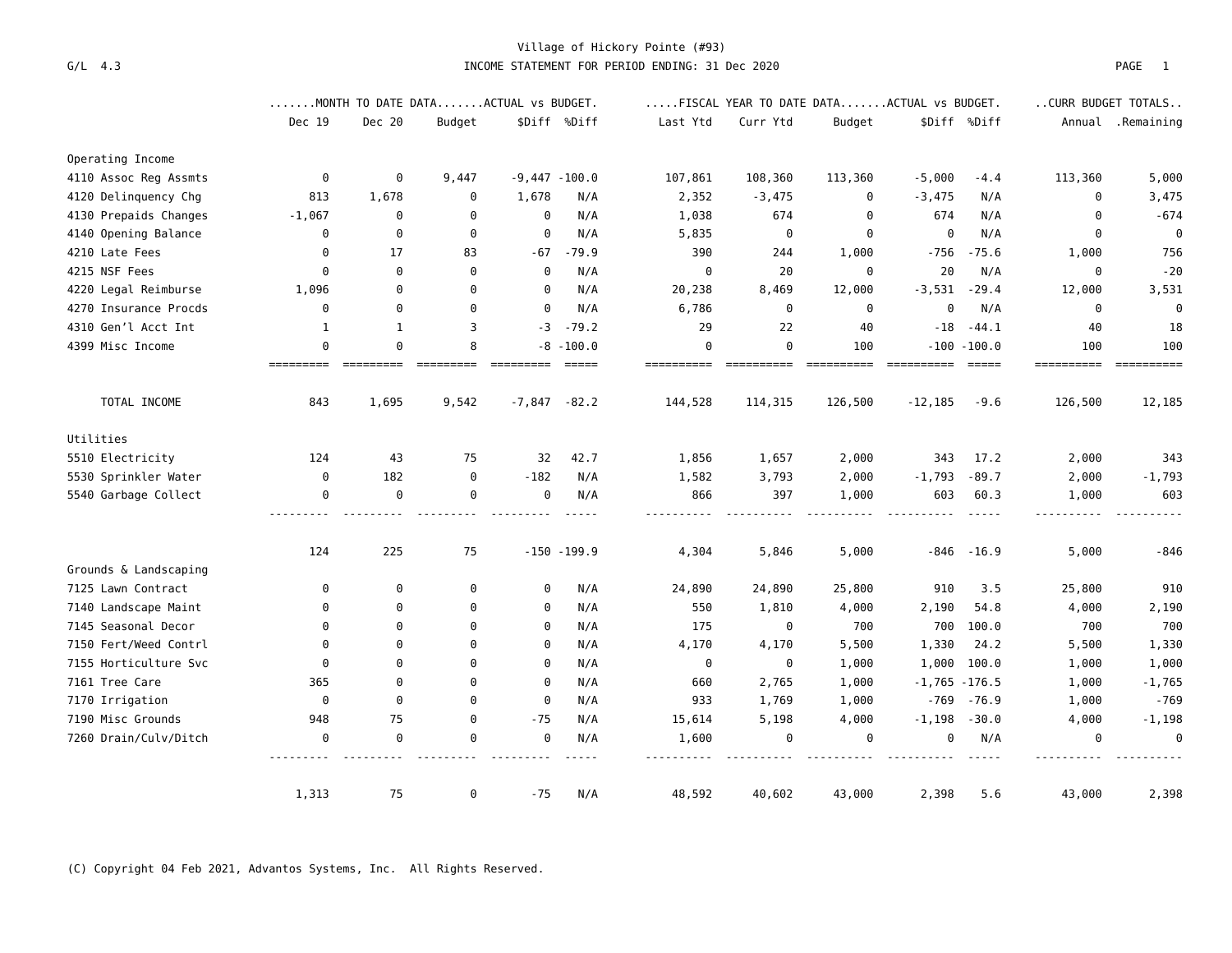## **Village of Hickory Pointe (#93) G/L 4.3 INCOME STATEMENT FOR PERIOD ENDING: 31 Dec 2020 PAGE 2**

|                          |                    | MONTH TO DATE DATAACTUAL vs BUDGET. |          |                       |                   |          | FISCAL YEAR TO DATE DATAACTUAL vs BUDGET. |         |          |                        |                       | CURR BUDGET TOTALS      |  |  |
|--------------------------|--------------------|-------------------------------------|----------|-----------------------|-------------------|----------|-------------------------------------------|---------|----------|------------------------|-----------------------|-------------------------|--|--|
|                          | Dec 19             | Dec 20                              | Budget   |                       | \$Diff %Diff      | Last Ytd | Curr Ytd                                  | Budget  |          | \$Diff %Diff           |                       | Annual .Remaining       |  |  |
| Recreational Amenities   |                    |                                     |          |                       |                   |          |                                           |         |          |                        |                       |                         |  |  |
| 5120 Pool Attendants     | 0                  | 0                                   | 0        | 0                     | N/A               | 5,040    | 450                                       | 5,300   | 4,850    | 91.5                   | 5,300                 | 4,850                   |  |  |
| 5210 Payroll Taxes       | $\Theta$           | 0                                   | $\Theta$ | $\Theta$              | N/A               | 420      | 37                                        | 500     | 463      | 92.6                   | 500                   | 463                     |  |  |
| 5220 P/R Svc Fees        | $\Theta$           | $\Omega$                            | 50       | 50                    | 100.0             | 519      | 401                                       | 600     | 199      | 33.1                   | 600                   | 199                     |  |  |
| 5531 Water/Sewer Pool    | 0                  | $\theta$                            | $\Theta$ | $\theta$              | N/A               | 474      | 260                                       | 1,000   | 740      | 74.0                   | 1,000                 | 740                     |  |  |
| 5532 Water Testing       | 0                  | 70                                  | 0        | -70                   | N/A               | 413      | 70                                        | 500     | 430      | 86.0                   | 500                   | 430                     |  |  |
| 5550 Telephone           | 140                | 140                                 | 142      | 2                     | 1.4               | 1,691    | 1,685                                     | 1,700   | 15       | 0.9                    | 1,700                 | 15                      |  |  |
| 6530 Pool Repairs        | 200                | 0                                   | 0        | 0                     | N/A               | 8,528    | 5,131                                     | 6,000   | 869      | 14.5                   | 6,000                 | 869                     |  |  |
| 6535 Pool Supplies       | 0                  | 0                                   | $\theta$ | $\Theta$              | N/A               | 10,191   | 347                                       | 2,500   | 2,153    | 86.1                   | 2,500                 | 2,153                   |  |  |
| 6540 Pool Open/Close     | 759                | 0                                   | $\Theta$ | $\boldsymbol{\Theta}$ | N/A               | 2,781    | 3,013                                     | 3,000   | $-13$    | $-0.4$                 | 3,000<br>.            | $-13$                   |  |  |
|                          | 1,099              | 210                                 | 192      | $-18$                 | $-9.4$            | 30,058   | 11,395                                    | 21,100  | 9,706    | 46.0                   | 21,100                | 9,706                   |  |  |
| Administrative Expenses  |                    |                                     |          |                       |                   |          |                                           |         |          |                        |                       |                         |  |  |
| 7510 Legal Fees          | 1,895              | 1,337                               | 1,083    | $-253$                | $-23.4$           | 18,570   | 17,321                                    | 13,000  |          | $-4,321 -33.2$         | 13,000                | $-4,321$                |  |  |
| 7540 Management Fees     | 1,548              | 1,548                               | 1,548    | 0                     | 0.0               | 18,576   | 18,576                                    | 18,576  | 0        | 0.0                    | 18,576                | 0                       |  |  |
| 7555 NSF & Bank Fees     | 0                  | $\boldsymbol{\theta}$               | 0        | 0                     | N/A               | $\Theta$ | 20                                        | 0       | - 20     | N/A                    | 0                     | $-20$                   |  |  |
| 7610 Postage             | 11                 | 7                                   | 25       | 18                    | 73.2              | 362      | 126                                       | 500     | 374      | 74.8                   | 500                   | 374                     |  |  |
| 7620 Copies & Printng    | 9                  | 2                                   | 25       | 23                    | 93.2              | 285      | 34                                        | 500     | 466      | 93.2                   | 500                   | 466                     |  |  |
| 7630 Web Services        | 25                 | 36                                  | 42       | 6                     | 13.5              | 312      | 403                                       | 500     | 97       | 19.4                   | 500                   | 97                      |  |  |
| 7810 Misc Admin Supl     | $\Theta$           | $\Theta$                            | 67       | 67                    | 100.0             | 717      | 402                                       | 800     | 398      | 49.8                   | 800                   | 398                     |  |  |
|                          | 3,488              | 2,929                               | 2,790    | $-139$                | $-5.0$            | 38,822   | 36,881                                    | 33,876  | $-3,005$ | $-8.9$                 | 33,876                | $-3,005$                |  |  |
| Taxes, Insurance & Resvs |                    |                                     |          |                       |                   |          |                                           |         |          |                        |                       |                         |  |  |
| 7910 Insurance           | 0                  | 228                                 | 0        | $-228$                | N/A               | 3,171    | 1,485                                     | 3,500   | 2,015    | 57.6                   | 3,500                 | 2,015                   |  |  |
| 7960 Income Taxes        | 0                  | $\Theta$                            | $\Theta$ | $\Theta$              | N/A               | $\Theta$ | $-56$                                     | 0       | 56       | N/A                    | 0                     | 56                      |  |  |
| 8110 Reserve Transfer    | 1,667              | 1,667                               | 1,667    | $-0$                  | 0.0               | 20,000   | 20,000                                    | 20,000  | -0       | 0.0                    | 20,000                | - 0                     |  |  |
|                          | 1,667              | 1,895                               | 1,667    |                       | $-228 - 13.7$     | 23,171   | 21,428                                    | 23,500  | 2,072    | 8.8                    | 23,500                | 2,072                   |  |  |
| NET EXPENSES             | 7,690<br>--------- | 5,333                               | 4,723    | -610<br>$=$ ========  | $-12.9$<br>$====$ | 144,946  | 116,153<br>==========                     | 126,476 | 10,323   | 8.2<br>$=$ $=$ $=$ $=$ | 126,476<br>========== | 10,323<br>$-2222222222$ |  |  |
| NET OPERATING INCOME     | $-6,847$           | $-3,638$                            | 4,819    | $-8,457$ 175.5        |                   | $-418$   | $-1,838$                                  | 24      |          | $-1,862$ 7757.3        | 24                    | 1,862                   |  |  |

**(C) Copyright 04 Feb 2021, Advantos Systems, Inc. All Rights Reserved.**